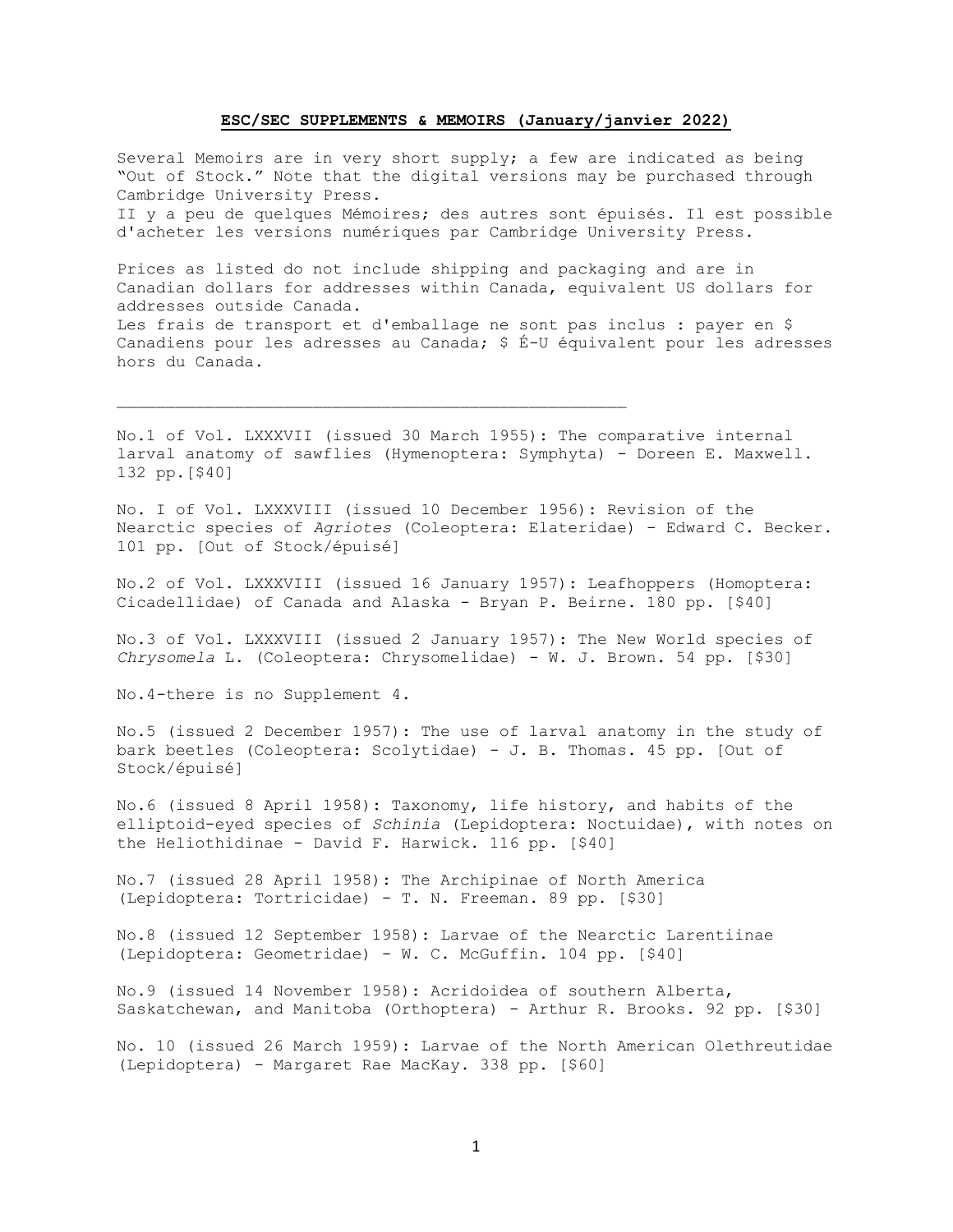No. 11 (issued 26 March 1959): Male genitalia as taxonomic characters in the Miridae (Hemiptera) - Leonard A. Kelton. 72 pp. [\$30]

No. 12 (issued 15 June 1959): Phytoseiid mites (Acarina: Phytoseiidae). 1. Bionomics of seven species in southeastern England. II. A taxonomic review of the family Phytoseiidae, with descriptions of 38 new species - D. A. Chant. 166 pp. [\$40]

No. 13 (issued 14 November 1960): A synopsis of the genus *Rhopalosiphum* in Canada (Homoptera: Aphididae) - W. R. Richards. 51 pp. [\$30]

No. 14 (issued 16 March 1961): A revision of the Nearctic species of Fanniinae (Diptera Muscidae) - J. G. Chillcott. 295 pp. [\$50]

No. 15 (issued 1 February 1961): Synopsis of Nearetic Ichneumoninae Stenopneusticae with particular reference to the northeastern region (Hymenoptera). I. Introduction, key to Nearctic genera of Ichneumoninae Stenopneusticae, and synopsis of the Protichneumonini north of Mexico - Gerd H. Heinrich. 87 pp. [\$30]

No. 16 (issued 11 January 1961): Needle-mining Lepidoptera of pine in North America - T. N. Freeman. 51 pp. [\$30]

No. 17 (issued 25 October 1961): The classification of the Papilionidae (Lepidoptera) - Eugene Munroe. 51 pp. [\$30]

No. 18 (issued 4 April 1961): Synopsis of Nearctic Ichneumoninae Stenopneusticae with particular reference to the northeastern region (Hymenoptera). II. Synopsis of the Ichneumonini: Genera *Orgichneumon*, *Cratichneumon*, *Homotherus*, *Aculichneumon*, *Spilichneumon* - Gerd H. Heinrich. 116 pp. [\$40]

No. 19 (issued 4 April 1961): Mathematical models for use in insect pest control - Kenneth E. F. Watt. 62 pp. [\$30]

No. 20 (issued 6 April 1961): Adult Elateridae of southern Alberta, Saskatchewan and Manitoba (Coleoptera) - A. R. Brooks. 63 pp. [\$30]

No. 21 (issued 13 September 1961): Synopsis of Nearctic Ichneumoninae Stenopneusticae with particular reference to the northeastern region (Hymenoptera). III. Synopsis of the Ichneumoni: Genera *Ichneumon* and *Thyrateles* - Gerd H. Heinrich. 162 pp. [\$40]

No. 22 (issued 29 May 1961): Taxonomy and distribution of Nearctic *Vespula* - C. D. F. Miller. 52 pp. [Out of Stock/épuisé]

No. 23 (issued 21 December 1961): Synopsis of Nearctic Ichneumoninae Stenopneusticae with particular reference to the northeastern region (Hymenoptera). IV. Synopsis of the Ichneumonini: Genera *Chasmias*, *Neamblymorpha*, *Anisopygus*, *Limerodops*, *Eupalamus*, *Tricholabus*, *Pseudamblyteles*, *Eutanyacra*, *Ctenichneumon*, *Exephanes*, *Ectopimorpha*, *Pseudoamblyteles* - Gerd H. Heinrich. 137 pp. [\$40]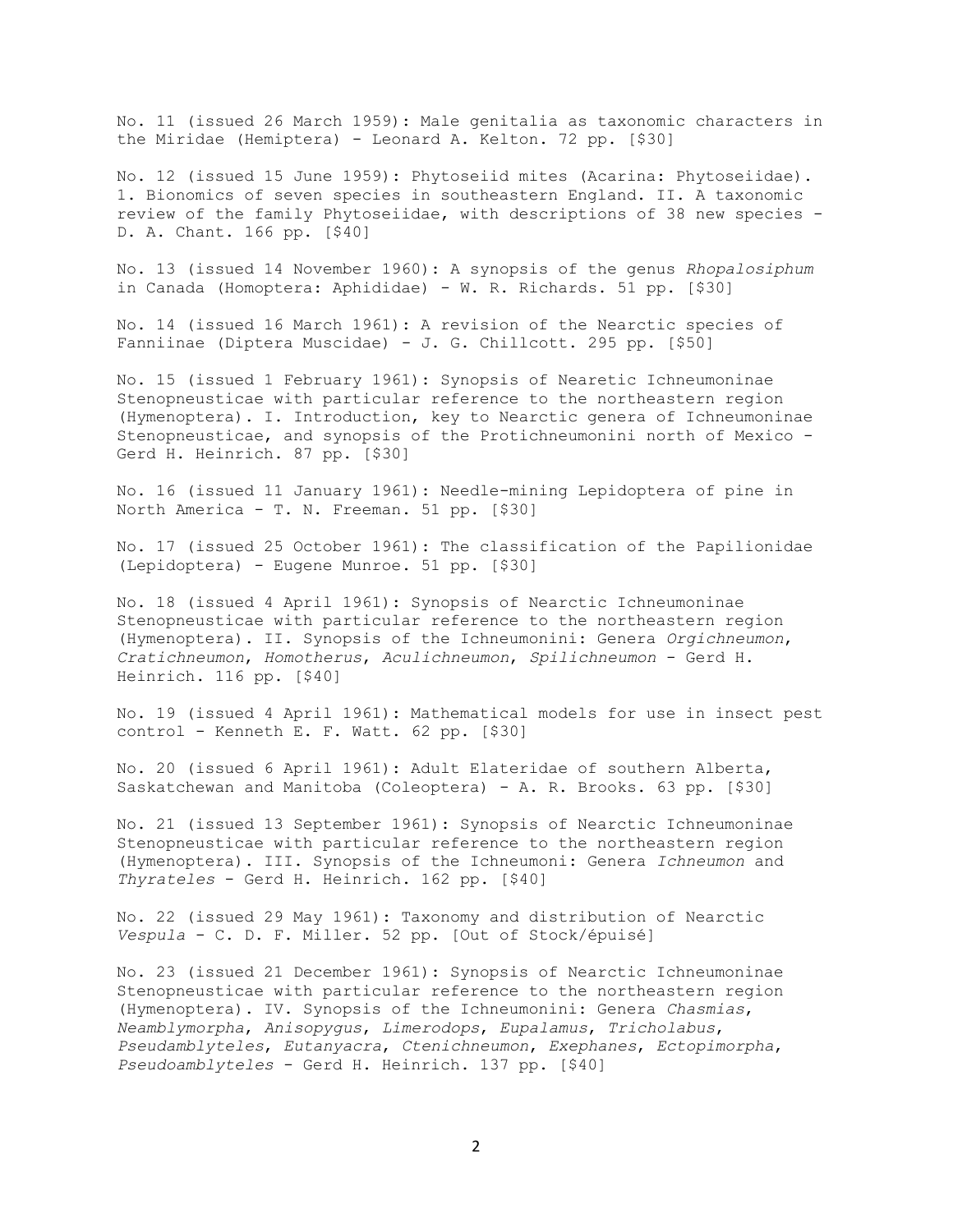No. 24 (issued 27 December 1961): Synopsis of the North American Odontiinae, with descriptions of new genera and species (Lepidoptera: Pyralidae) - Eugene Munroe. 93 pp. [\$30]

No. 25 (issued 28 December 1961): A revision of the New World species of *Thalycra* Erichson, with a description of a new genus and notes on generic synonymy (Coleoptera: Nitidulidae) - Henry F. Howden. 61 pp. [\$30]

No. 26 (issued 19 February 1962): Synopsis of Nearctic Ichneumoninae Stenopneusticae with particular reference to the northeastern region (Hymenoptera). V. Synopsis of the Ichneumonini: Genera *Protopelmus*, *Patrocloides*, *Probolus*, *Stenichneumon*, *Aoplus*, *Limonethe*, *Hybophorellus*, *Rubicundiella*, *Melanichneumon*, *Stenobarichneumon*, *Platylabops*, *Hoplismenus*, *Hemihoplis*, *Trogomorpha* - Gerd H. Heinrich. 165 pp. [\$40]

No. 27 (issued 20 September 1962): Synopsis of Nearctic Ichmeumoninae Stenopneusticae with particular reference to the northeastern region (Hymenoptera). VI. Synopsis of the Ichneumonini (genus *Plagiotrypes*), Acanthojoppini, Listrodromini and Platylabini - Gerd H. Heinrich. 128 pp. [\$40]

No. 28 (issued 6 November 1962): Larvae of the North American Tortricinae (Lepidoptera: Tortricidae) - Margaret Rae MacKay. 182 pp. [\$40]

No. 29 (issued 27 November 1962): Synopsis of Nearctic Ichneumoninae Stenopneusticae with particular reference to the northeastern region (Hymenoptera). VII. Synopsis of the Trogini addenda and corrigenda - Gerd H. Heinrich. 84 pp. [\$30]

No. 30 (issued 1 May 1963): A catalogue of the Nearctic Chalicidoidea (Insecta: Hymenoptera) - Oswald Peck. 1,092 pp. [\$60]

No. 31 (issued 21 May 1963): The dynamics of epidemic spruce budworm populations - R. F. Morris, *Editor.* 338 pp. [\$60]

No. 32 (issued 4 June 1963): Population dynamics of agricultural and forest insect pests - E. J. LeRoux and others. 103 pp. [\$40]

No. 33 (issued 19 March 1964): Some neotropical genera resembling *Epicorsia* Hübner (Lepidoptera: Pyralidae) - Eugene Munroe. 75 pp. [Out of Stock/épuisé]

No. 34 (issued 1 April 1964): Keys to the Chalcidoidea of Czechoslovakia (Insecta: Hymenoptera) - Oswald Peck, Zdenek Boucek and Augustin Hoffer. 121 pp. [Out of Stock/épuisé]

No. 35 (issued 14 May 1964): Synopsis of Nearctic Ichneumoninae Stenopneusticae with particular reference to the northeastern region (Hymenoptera). VIII. Addenda and corrigenda, host-parasite list and generic host index, index to ichneumonid names - Oswald Peck. 39 pp. [\$30]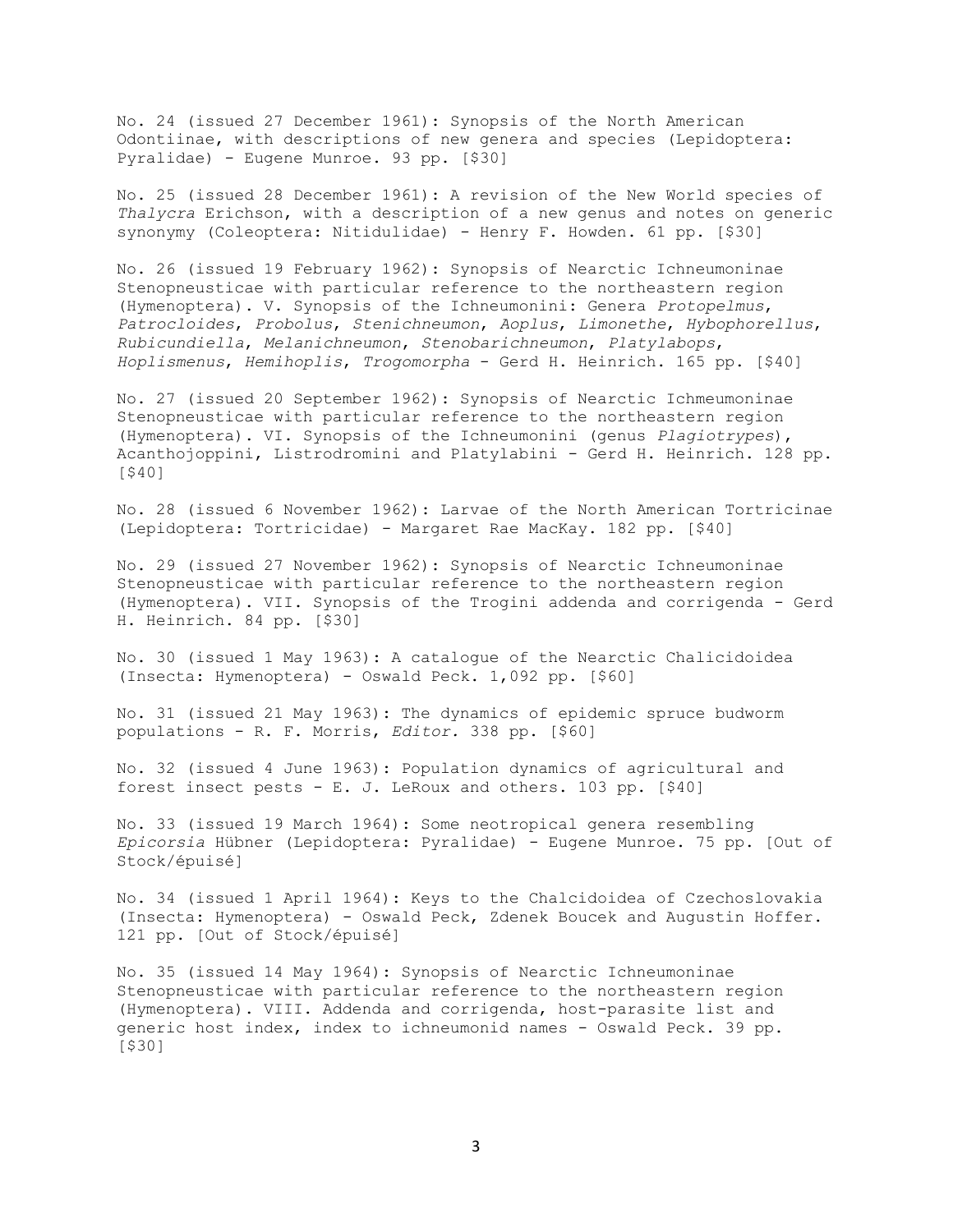No. 36 (issued 21 October 1964): The morphology, histology, and fine structure of the gut of the green peach aphid, *Myzus persicae* (Sulzer) (Homoptera: Aphididae) - A. R. Forbes. 74 pp. [\$30]

No. 37 (issued 23 October 1964): Insect lipids: A review - Paul G. Fast. 50 pp. [Out of Stock/épuisé]

No. 38 (issued 6 November 1964): Blood circulation in insect wings - John W. Arnold. 60 pp. [Out of Stock/épuisé]

No. 39 (issued 10 December 1964): The Geotrupinae of North and Central America - Henry F. Howden. 91 pp. [Out of Stock/épuisé]

No. 40 (issued 1 April 1965): The corn earworm complex - David F. Hardwick. 247 pp. [Out of Stock/épuisé]

No. 41 (issued 5 April 1965): The Phytoseiidae (Acarina) of Central America - D. A. Chant and E. W. Baker. 56 pp. [Out of Stock/épuisé]

No. 42 (issued 18 June 1965): The Muscidae of northern Canada, Alaska, and Greenland (Diptera) - Hugh C. Huckett. 369 pp. [Out of Stock/épuisé]

No. 43 (issued 23 June 1965): Recherches sur la biologie et la dynamique des populations naturelles d'*Archips argyropilu*s (Wlk.) (Lépidoptères: Tortricidae) dans le sud-ouest du Quebec - Rudolphe O. Paradis et E. J. LeRoux. 77 pp. [Out of Stock/épuisé]

No. 44 (issued 26 October 1965): The Callaphidini of Canada (Homoptera: Aphididae) - W. R. Richards. 149 pp. [Out of Stock/épuisé]

No. 45 (issued 7 December 1965): The functional response of predators to prey density and its role in mimicry and population regulation - C. S. Holling. 60 pp. [Out of Stock/épuisé]

No. 46 (issued 9 December 1965): The population dynamics of the winter month in Nova Scotia, 1954-1962 - D. G. Embree. 57 pp. [Out of Stock/épuisé]

No. 47 (issued 29 December 1965): Taxonomic concepts in the Ascidae, with a modified setal nomenclature for the idiosoma of the Gamasina (Acarina: Mesostigmata) - Evert E. Lindquist and G. Owen Evans. 66 pp. [Out of Stock/épuisé]

No. 48 (issued 1 April 1966): The functional response of invertebrate predators to prey density - C. S. Holling. 86 pp. [Out of Stock/épuisé]

No. 49 (issued 16 May 1966): Revision of North American Species of *Udea* Guenée (Lepidoptera: Pyralidae) - Eugene Munroe. 57 pp. [Out of Stock/épuisé]

No. 50 (issued 15 September 1967): Guide to the Geometridae of Canada (Lepidoptera). I. Subfamily Sterrhinae - W. C. McGuffin. 67 pp. [Out of Stock/épuisé]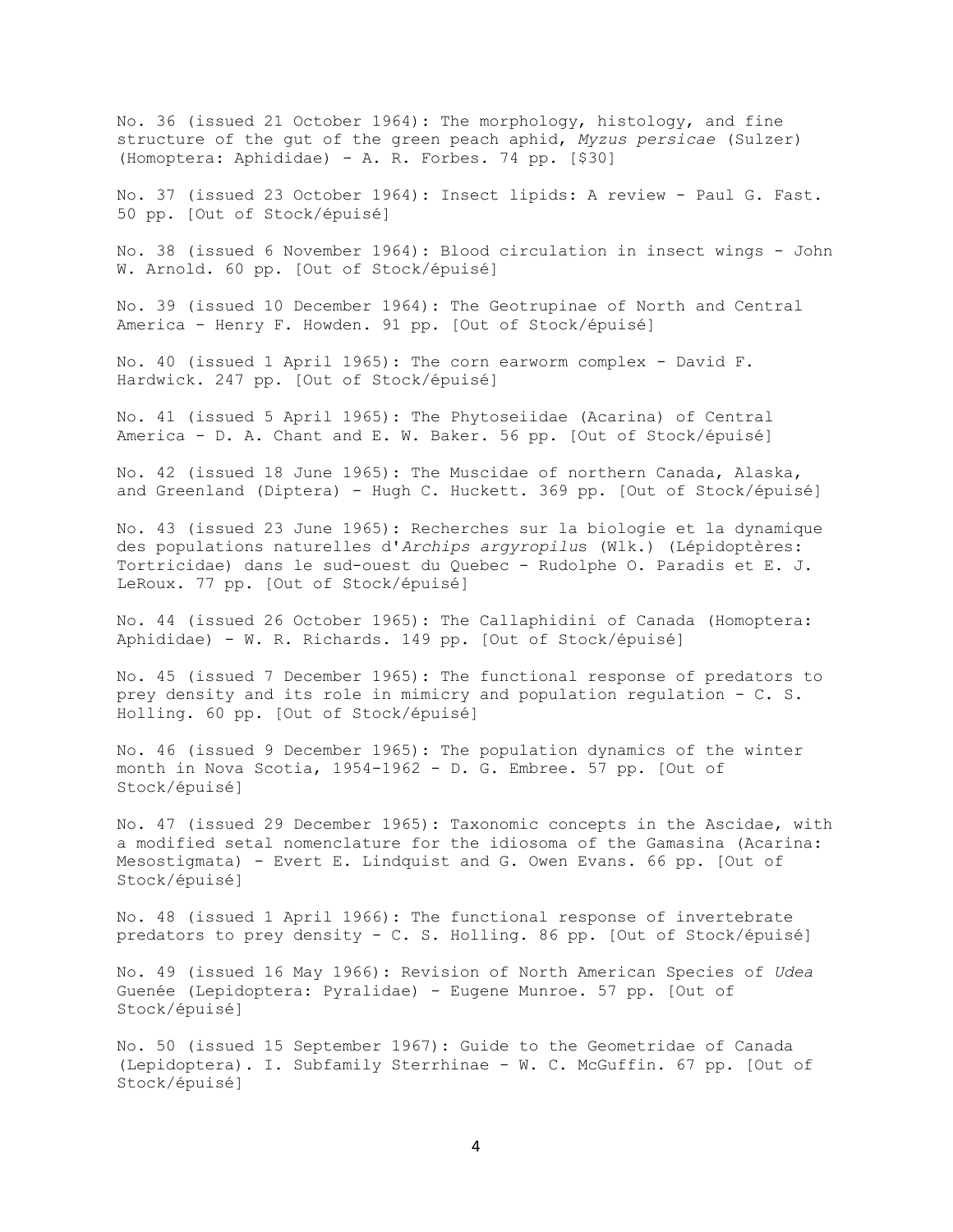No. 51 (issued 15 September 1967): Aquatic and semiaquatic Heteroptera of Alberta, Saskatchewan, and Manitoba (Hemiptera) - Arthur R. Brooks and Leonard A. Kelton. 92 pp. [Out of Stock/épuisé]

No. 52 (issued 9 January 1968): A history of grasshopper abundance surveys and forecasts of outbreaks in Saskatchewan - Paul W. Riegert. 99 pp. [\$30]

No. 53 (issued 12 February 1968): Generic classification, evolution, and biogeography of the Sminthuridae of the World (Collembola) - W. R. Richards. 54 pp. [\$30]

No. 54 (issued 19 April 1968): A review of the Trichiinae of North and Central America (Coleoptera: Scarabaeidae) - Henry F. Howden. 77 pp. [\$30]

No. 55 (issued 3 July 1968): The *imbecillus* and *rufus* groups of the spider genus Philodromus in North America (Araneida: Thomisidae) - C. D. Dondale and J. H. Redner. 78 pp. [\$30]

No. 56 (issued 13 September 1968): The tachinids of Trinidad. VIII. Phorocerines - W. R. Thompson. 207 pp. [\$50]

No. 57 (issued 5 December 1968): A synopsis of the World fauna of *Myzocallis* (Homoptera; Aphididae) - W. R. Richards. 76 pp. [\$30]

No. 58 (issued 6 November 1968): The North American Aegeriidae (Lepidoptera): A revision based on late-instar larvae - Margaret Rae MacKay. 112 pp. [\$40]

No. 59 (issued 26 February 1969): The life histories, distribution, and immature forms of the North American sawflies of the genus *Cephalcia* (Hymenoptera: Pamphiliidae) - D. C. Eidt. 56 pp. [\$30]

No. 60 (issued 19 February 1969): Review of the Holarctic tarsonemid mites (Acarina: Prostigmata) parasitizing eggs of ipine bark beetles - Evert E. Lindquist. 111 pp. [\$40]

No. 61 (issued 17 April 1969): Contribution towards a monograph of the fleas of New Guinea - George P. Holland. 148 pp. [\$40]

No. 62 (issued 15 July 1969): A revision of the genera of the Syrphini (Diptera: Syrphidae) - J. R. Vockeroth. 176 pp. [\$40]

No. 63 (issued 21 June 1969): Larvae and pupae of some eastern North American Tabanidae (Diptera) - H. J. Teskey. 147 pp. [\$40]

No. 64 (issued 11 November 1969): The Agromyzidae of Canada and Alaska - Kenneth A. Spencer. 311 pp. [\$60]

No. 65 (issued 25 June 1970): A monograph of the Western Hemisphere bumblebees (Hymenoptera: Apidae; Bombinae): Bibliography - H. E. Milliron. 56 pp. [Out of Stock/épuisé]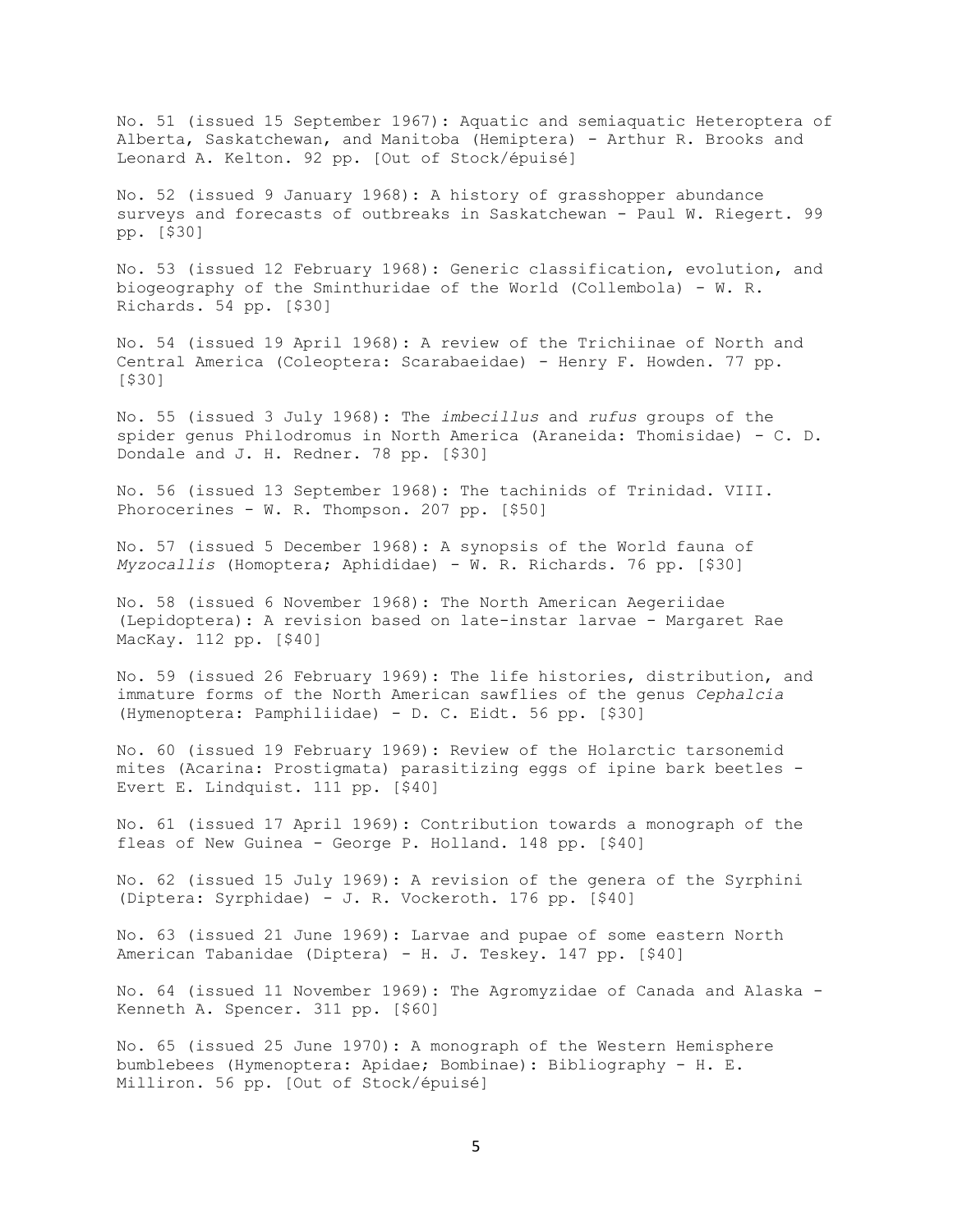No. 66 (issued 6 April 1970): Le genre *Rhyacophila* et la famille des Rhyacophilidae (Trichoptera) - F. Schmid. 334 pp.[Out of Stock/épuisé]

No. 67 (issued 24 March 1970): The genus *Euxoa* (Lepidoptera: Noctuidae) in North America. I. Subgenera *Orosagrotis*, *Longivesica*, *Chorizagrotis*, *Pleonectopoda*, and *Crassivesca* - David F. Hardwick. 177 pp. [\$40]

No. 68 (issued 26 March 1970): The Nearctic species of *Pnigalio* and *Sympiesis* (Hymenoptera: Eulophidae) - Charles Douglas Miller. 121 pp. [\$40]

No. 69 (issued 31 March 1970): The *Prosimulium* of Canada and Alaska (Diptera: Simuliidae) - B. V. Peterson. 216 pp. [\$50]

No. 70 (issued 25 June 1970): Models for the development and survival of *Hyphantria cunea* in relation to temperature and humidity - R. F. Morris and W. C. Fulton. 60 pp. [\$30]

No. 71 (issued 16 October 1970): Taxonomy and distribution of the European corn borer and allied species: Genus *Ostrinia* (Lepidoptera: Pyralidae) - Akira Mutuura and Eugene Munroe. 112 pp. [\$40]

No. 72 (issued 27 July 1970): A catalogue of types of Coleoptera in the Canadian National Collection of Insects - Raymond de Ruette. 134 pp. [\$40]

No. 73 (issued 25 November 1970): A generic revision of the North American Heliothidinae (Lepidoptera: Noctuidae) - D. F. Hardwick. 59 pp. [\$30]

No. 74 (issued 25 November 1970): Revision of the subfamily Midilinae (Lepidoptera: Pyralidae) - Eugene Munroe. 94 pp. [\$30]

No. 75 (issued 19 April l971): A revision of the Trogositidae of America north of Mexico (Coleoptera: Cleroidea) - J. R. Barron. 143 pp. [\$40]

No. 76 (issued 31 December 1970): Morphology and evolution of the insect thorax - Ryuichi Matsuda. 431 pp. [\$60]

No. 77 (issued 23 March 1971): The biology and dynamics of *Lithocolletis blancardella* (Lepidoptera: Gracillariidae) on apple in Quebec - R. P. Pottinger and E. J. LeRoux. 437 pp. [\$60]

No. 78 (issued 25 May 1971): Pest insects of annual crop plants in Canada. I. Lepidoptera. II. Diptera. III. Coleoptera - Bryan P. Beirne. 124 pp. [\$40]

No. 79 (issued 20 August 1971): Revision of the tribe Quediini of America north of Mexico (Coleoptera: Staphylinidae) - Ales Smetana. 307 pp. [\$60]

No. 80 (issued 22 September 1971): A synopsis of the World fauna of the Saltusaphidinae, or sedge aphids (Homoptera: Aphididae) - W. R. Richards. 97 pp. [\$30]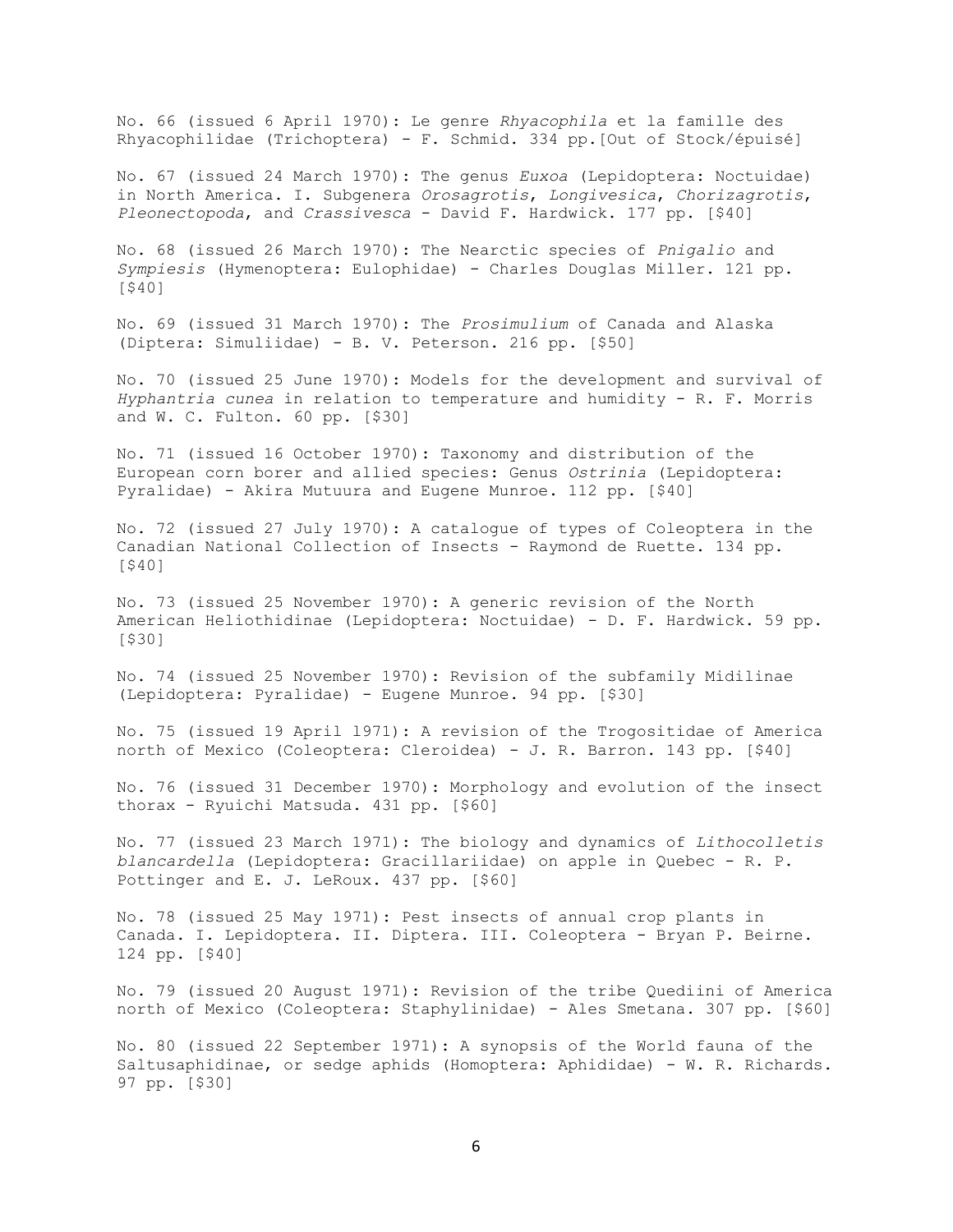No. 81 (issued 30 November 1971): A revision of the Alleculidae (Coleoptera) of the West Indies - J. M. Campbell. 140 pp. [\$40]

No. 82 (issued 3 December 1971): A monograph of the Western Hemisphere bumblebees (Hymenoptera: Apidae; Bombinae). I. The genera *Bombus* and *Megabombus* subgenus *Bombias* - H. E. Milliron. 80 pp. [Out of Stock/épuisé]

No. 83 (issued 3 December 1971): Review of *Lygocoris* species found in Canada and Alaska (Heteroptera: Miridae) - Leonard A. Kelton. 87 pp. [\$30]

No. 84 (issued 29 February 1972): A revision of the Nearctic Amaurobiidae (Arachnida: Araneida) - Robin Leech. 182 pp. [Out of Stock/épuisé]

No. 85 (issued 7 April 1972): Pest insects of annual crop plants in Canada. IV. Hemiptera-Homoptera. V. Orthoptera. VI. Other groups (Hymenoptera, Dermaptera, Thysanoptera, and Collembola; and Acarina and Symphyla) - Bryan P. Beirne. 73 pp. [\$30]

No. 86 (issued 21 September 1972): Guide to the Geometridae of Canada (Lepidoptera). II. Subfamily Ennominae. 1 - W. C. McGuffin. 159 pp. [Out of Stock/épuisé]

No. 87 (issued 21 September 1972): The Chaitophorinae of Canada (Homoptera: Aphididae) - W. R. Richards. 109 pp. [\$40]

No. 88 (issued 21 December 1972): Larval sketches of some Microlepidoptera, chiefly North American - Margaret Rae MacKay. 83 pp. [Out of Stock/épuisé]

No. 89 (issued 15 February 1972): A monograph of the Western Hemisphere bumblebees (Hymenoptera: Apidae; Bombinae). II. The genus *Megabombus* subgenus *Megabombus* - H. E. Milliron. 155 pp. [Out of Stock/épuisé]

No. 90 (issued 7 March 1973): A revision of the genus *Tachinus* (Coleoptera: Staphylinidae) of North and Central America - J. M. Campbell. 137 pp. [Out of Stock/épuisé]

No. 91 (issued 19 December 1973): A monograph of the Western Hemisphere bumblebees (Hymenoptera: Apidae; Bombinae). III. The genus *Pyrobombus* subgenus Cullumano-bombus - H. E. Milliron. 95 pp. [\$30]

No. 92 (issued 23 April 1974): The systematics, phylogeny, and zoogeography of *Symmerus* Walker and *Australosymmerus* Freeman (Diptera: Mycetophilidae: Ditomyiinae) - Donald Douglas Munroe. 183 pp. [\$40]

No. 93 (issued 30 May 1974): Revision of the genus *Cymbiodyta* Bed. (Coleoptera: Hydrophilidae)- Ales Smetana. 116 pp. [\$40]

No. 94 (issued 13 June 1975): The cephalic structures and spiracles of final-instar larvae of the subfamily Campopleginae, tribe Campoplegini (Hymenoptera: Ichneumonidae) - Thelma Finlayson. 137 pp. [\$40]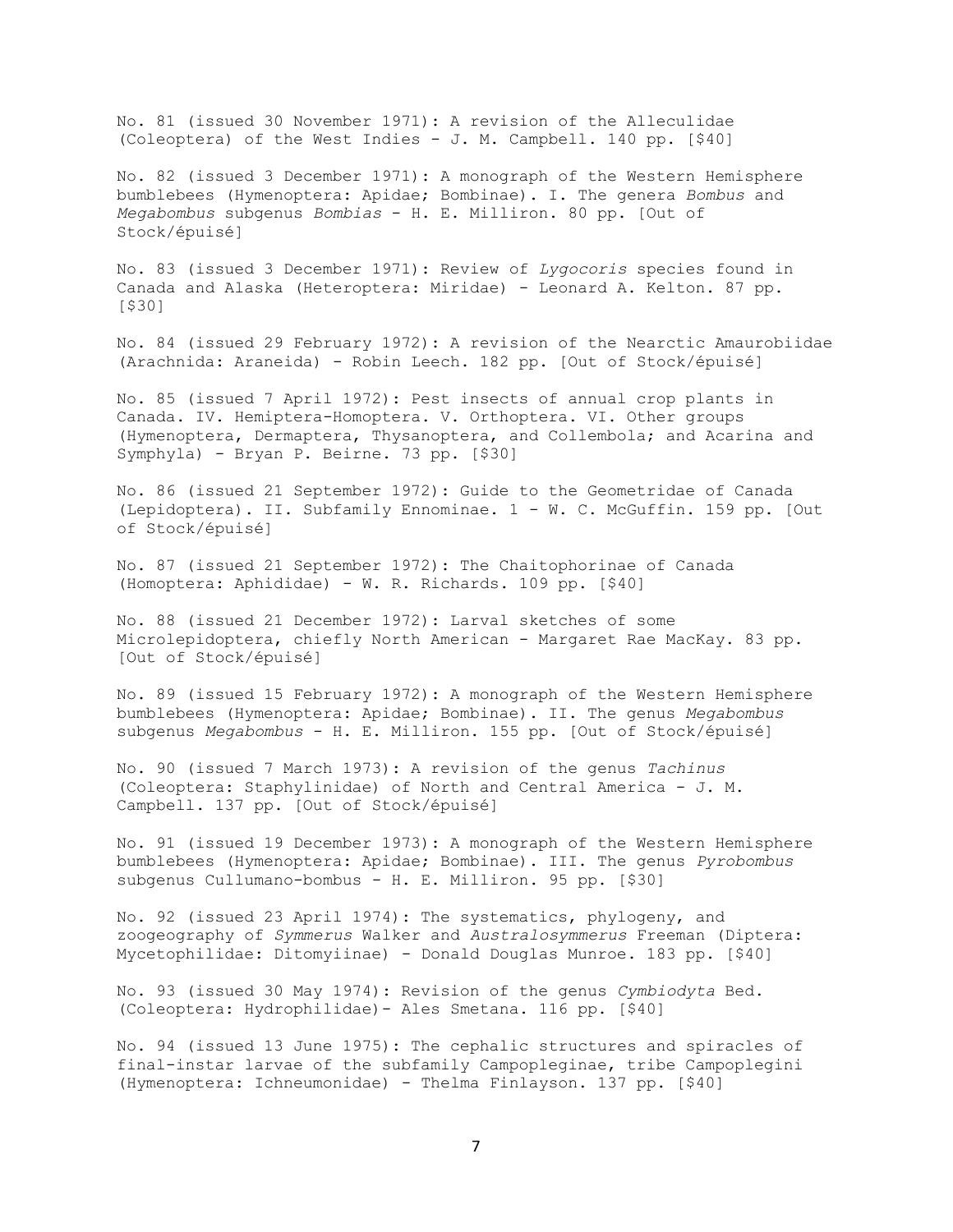No. 95 (issued 18 July 1975): The lygus bugs (genus *Lygus* Hahn) of North America (Heteroptera: Miridae) - Leonard A. Kelton. 104 pp. [\$40]

No. 96 (issued 4 December 1975): Revision of the genera *Paraphlepsius* Baker and *Pendarus* Ball (Rhynchota: Homoptera: Cicadellidae) - K. G. A. Hamilton. 132 pp. [\$40]

No. 97 (issued 14 June 1976): Revisionary notes and keys to World genera of Scelionidae (Hymenoptera: Proctotrupoidea) - Lubomir Masner. 89 pp. [Out of Stock/épuisé]

No. 98 (issued 12 October 1976): A study of the systematics of the water mite family Pionidae (Prostigmata: Parasitengona)- Ian M. Smith. 255 pp. [\$50]

No. 99 (issued 6 October 1976): A revision of the genus *Sepedophilus* Gistel (Coleoptera: Staphylinidae) of America north of Mexico - J. M. Campbell. 92 pp. [\$30]

No. 100 (issued 6 December 1976): Diptera larvae associated with trees in North America - H. J. Teskey. 55 pp. [\$30]

No. 101 (issued 22 July 1977): Guide to the Geometridae of Canada (Lepidoptera). II. Subfamily Ennominae. 2. - W. C. McGuffin. 194 pp. [\$40]

No. 102 (issued 29 September 1977): A revision of the Nearctic species of *Orthocladius* (Orthocladius) van der Wulp (Diptera: Chironomidae) - Annelle R. Soponis. 191 pp. [\$40]

No. 103 (issued 3 November 1977): A revised classification of the Piophilidae, including 'Neottiiophilidae' and 'Thyreophoridae' (Diptera: Schizophora) - J. F. McAlpine. 70 pp. [\$30]

No. 104 (issued 19 April 1978): Feeding and mating in the insectivorous Ceratopogoninae (Diptera) - J. A. Downes. 65 pp. [Out of Stock/épuisé]

No. 105 (issued 3 April 1978): Revision of the subfamily Sphaeridiinae of America north of Mexico (Coleoptera: Hydrophilidae) - Ales Smetana. 297 pp. [Out of Stock/épuisé]

No. 106 (issued 19 April 1978): A revision of the North American Omaliinae (Coleoptera: Staphylinidae). 1. The genera *Haida* Keen, *Pseudohaida* Hatch, and *Eudectoides* new genus. 2. The tribe Coryphiini - J. M. Campbell. 89 pp. [\$30]

No. 107 (issued 31 May 1979): The Nepticulidae (Lepidoptera) of Canada - Christopher Wilkinson and J. M. Scoble. 129 pp. [\$40]

No. 108 (issued 12 April 1979): Canada and its insect fauna - H. V. Danks, *Editor*. 573 pp. [\$60]

8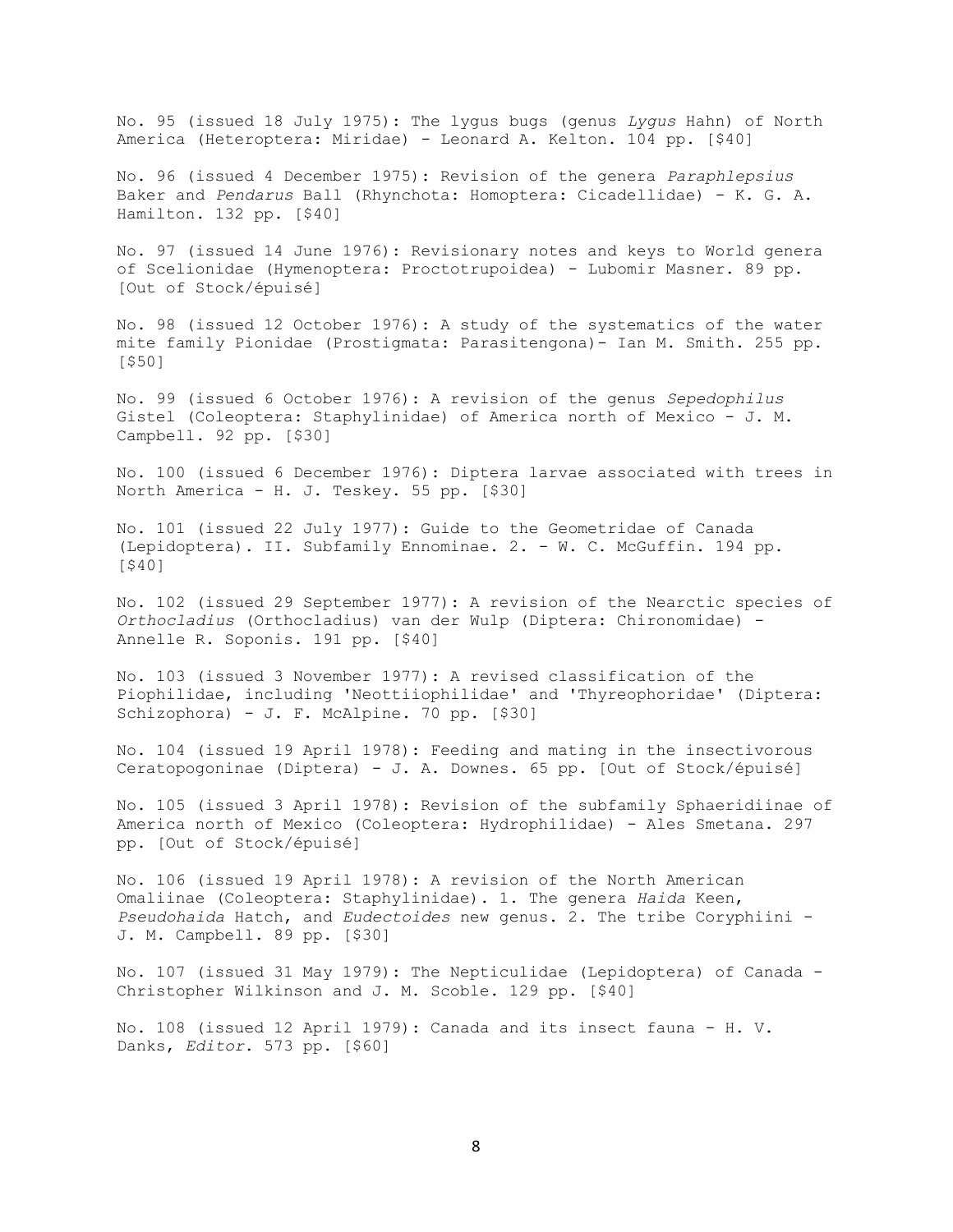No. 109 (issued 25 September 1979): A revision of the genus *Tachyporus* Gravenhorst (Coleoptera: Staphylinidae) of North and Central America - J. M. Campbell. 95 pp. [\$30]

No. 110 (issued 20 February 1980): Spruce budworm (Lepidoptera: Tortricidae) moth flight and dispersal: New understanding from canopy observations, radar, and aircraft - D. O. Greenbank, G. W. Schaefer, and R. C. Rainey, F.R.S. 49 pp. [\$30]

No. 111 (issued 16 July 1980): Revision of the genus *Hydrochara* Berth. (Coleoptera: Hydrophilidae) - Ales Smetana. 100 pp. [\$30]

No. 112 (issued 16 July 1980): A revision of the systematics of *Acalymma sensu stricto* Barber (Coleoptera: Chrysomelidae) from North America including Mexico - D. D. Munroe and Ray F. Smith. 96 pp. [\$30]

No. 113 (issued 18 June 1980): Key to the genera of Scelionidae of the Holarctic Region, with descriptions of new genera and species (Hymenoptera: Proctotrupoidea) - Lubomir Masner. 54 pp. [\$30]

No. 114 (issued 17 September 1980): A revision of the genus *Macrophya* Dahlbom (Hymenoptera: Symphyta, Tenthredinidae) of North America - Gary A. P. Gibson. 167 pp. [\$40]

No. 115 (issued 3 June 1981): The polyphyletic nature of *Apanteles* Foerster (Hymenoptera: Braconidae): A phylogeny and reclassification of Microgastrinae - W. R. M. Mason. 147 pp. [\$40]

No. 116 (issued 24 August 1981): Revision des Trichoptères Canadiens. 1. La famille des Rhyacophilidae (Annulipalpia) - F. Schmid. 83 pp. [Out of Stock/épuisé]

No. 117 (issued 25 September 1981): Guide to the Geometridae of Canada (Lepidoptera). II Subfamily Ennominae. 3 - W. C. McGuffin. 153 pp. [\$40]

No. 118 (issued 24 November 1981): Taxonomic monograph of the genus *Pityophthorus* Eichhoff in North and Central America (Coleoptera: Scolytidae) - D. E. Bright. 380 pp. [Out of Stock/épuisé]

No. 119 (issued 30 March 1982): A revision of the genus *Lordithon* Thomson of North and Central America (Coleoptera: Staphylinidae) - J. M. Campbell. 116 pp. [\$40]

No. 120 (issued 14 June 1982): Revision of the subfamily Xantholininae of America north of Mexico (Coleoptera: Staphylinidae) - Ales Smetana. 389 pp. [\$60]

No. 121 (issued 22 August 1982): La famille des Xiphocentronides (Trichoptera: Annulipalpia) - F. Schmid. 127 pp. [Out of Stock/épuisé]

No. 122 (issued 22 August 1982): Revision des Trichoptères Canadiens. II. Les Glossosomatidae et Philopotamidae (Annulipalpia) - F. Schmid. 76 pp. [Out of Stock/épuisé]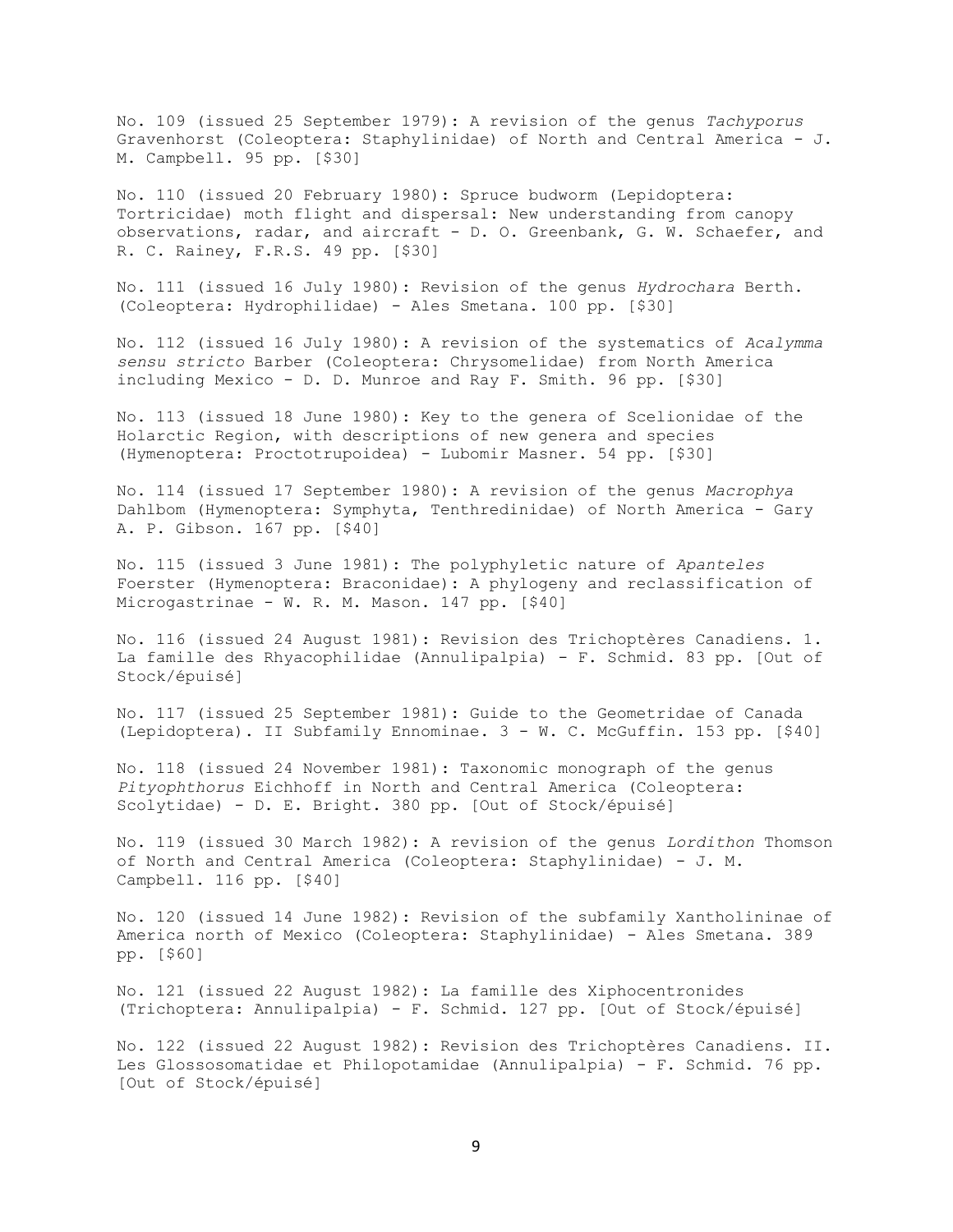No. 123 (issued 9 June 1983): Revision of the Macropsini and Neopsini of the New-World (Rhynchota: Homoptera: Cicadellidae), with notes on intersex morphology - K. G. A. Hamilton. 223 pp. [\$50]

No. 124 (issued 15 September 1983): Classification of final-instar larvae of the Ichneumonidae (Hymenoptera: Ichneumonidae) - David R. Gillespie and Thelma Finlayson. 81 pp. [\$30]

No. 125 (issued 24 November 1983): Revision des Trichoptères Canadiens. III. Les Hyalopsychidae, Psychomyiidae, Goeridae, Brachycentridae, Sericostomatidae, Helicopsychidae, Beraeidae, Odontoceridae, Calamoceratidae et Molannidae - F. Schmid. 116 pp. [\$40]

No. 126 (issued 28 December 1983): A catalogue of the eggs of some Canadian Geometridae (Lepidoptera), with comments - E. H. Salkeld. 262 pp. [\$50]

No. 127 (issued 24 April 1984): A catalogue of the eggs of some Canadian Noctuidae (Lepidoptera) - E. H. Salkeld. 167 pp. [\$40]

No. 128 (issued 24 April 1984): The systematics and phylogeny of the *Stenochironomus* complex (*Xestochironomus*, *Harrisius*, and *Stenochironomus*) (Diptera: Chironomidae) - Art Borkent 269 pp. [\$50]

No. 129 (issued 2 October 1984): A revision of the genus *Aleochara* Gravenhorst of America north of Mexico (Coleoptera: Staphylinidae, Aleocharinae) - Jan Klimaszewski. 211 pp. [\$50]

No. 130 (issued 11 March 1985): The fleas of Canada, Alaska and Greenland (Siphonaptera) - George P. Holland. 630 pp. [Out of Stock/épuisé]

No. 131 (issued 9 September 1985): Revision of the subfamily Helophorinae of the Nearctic Region (Coleoptera: Hydrophilidae) - Ales Smetana. 154 pp. [Out of Stock/épuisé]

No. 132 (issued December 1985): A taxonomic conspectus of the Blondeliini of North and Central America and the West Indies (Diptera: Tachinidae) - D. M. Wood. 130 pp. [Out of Stock/épuisé]

No. 133 (issued 14 April 1986): A taxonomic monograph of the Nearctic galerucine genus *Ophraella* Wilcox (Coleoptera: Chrysomelidae) - Laurent LeSage. 75 pp. [\$30]

No. 134 (issued 28 May 1986): An annotated list of and keys to the immature black flies of Alberta (Diptera: Simuliidae) - D. C. Currie. 90 pp. [\$30]

No. 135 (issued 23 December 1986): The genera and species of the Nearctic Dolerini (Symphyta: Tenthredinidae: Selandriinae): Classification and phylogeny - Henri Goulet. 208 pp. [\$50]

No. 136 (issued 30 December 1986): The world genera of Tarsonemidae (Acari: Heterostigmata): A morphological, phylogenetic and systematic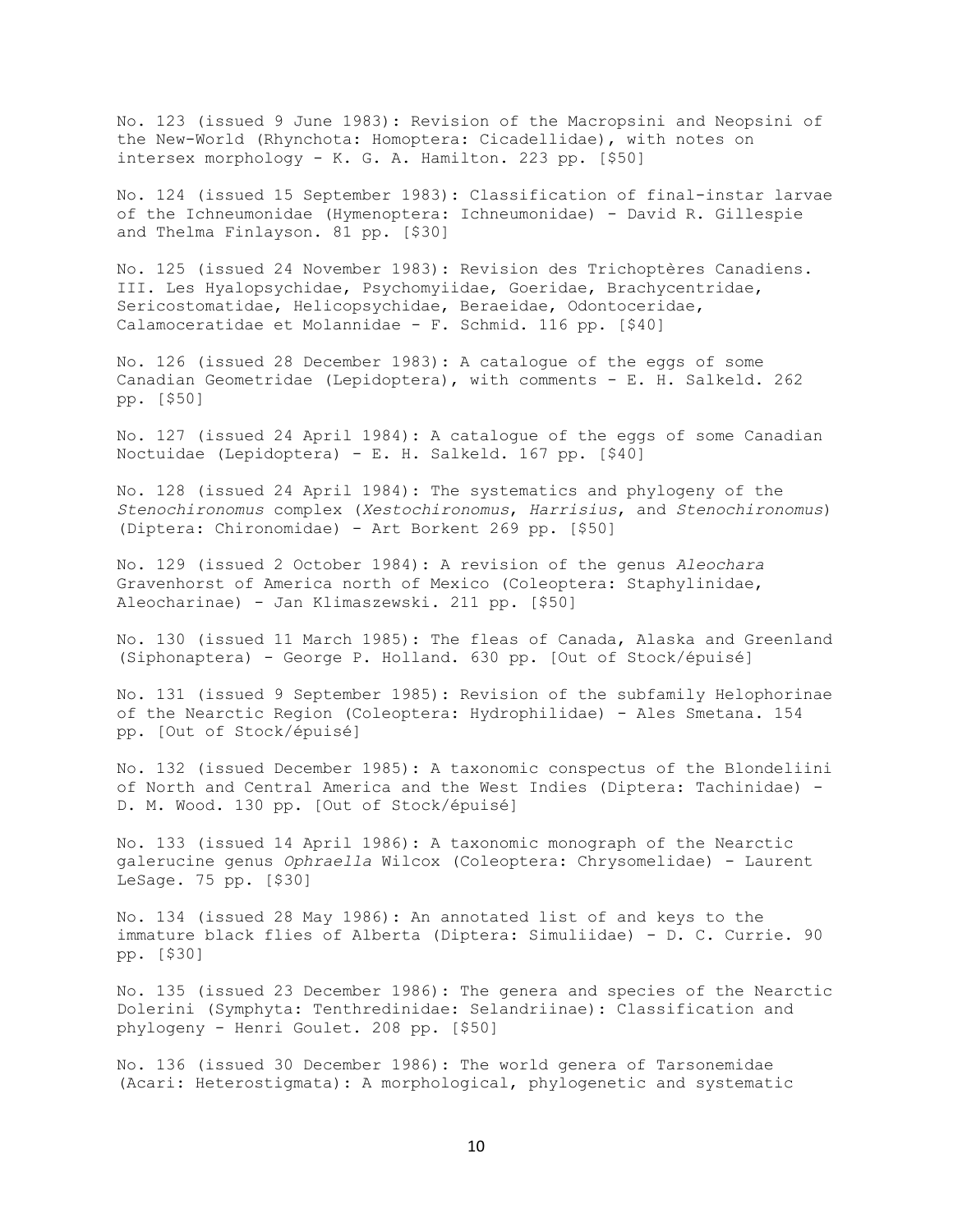revision, with a reclassification of family-group taxa in the Heterostigmata - Evert E. Lindquist. 517 pp. [Out of Stock/épuisé]

No. 137 (issued 19 June 1987): Primary types of Ichneumonidae (Hymenoptera) in the Canadian National Collection - Michael J. Sarazin. 123 pp. [\$40]

No. 138 (issued 18 September 1987): Guide to the Geometridae of Canada (Lepidoptera). II. Subfamily Ennominae. 4. - W. C. McGuffin. 182 pp. [\$40]

No. 139 (issued 30 December 1987): Catalogue of the Oribatida (Acari) of continental United States and Canada - Valin G. Marshall, R. Marcel Reeves, and Roy A. Norton. 418 pp. [\$60]

No. 140 (issued December 1987): Aquatic insects of peatlands and marshes in Canada - David M. Rosenberg and Hugh V. Danks, *Editors*. 174 pp. [\$40]

No. 141 (issued 21 September 1988): The species groups of *Gonatocerus* Nees in North America with a revision of the *sulphuripes* and *ater* groups (Hymenoptera: Mymaridae) - John T. Huber. 109 pp. [\$40]

No. 142 (issued 21 September 1988): Review of the family Hydrophilidae of Canada and Alaska (Coleoptera) - Ales Smetana. 316 pp. [Out of Stock/épuisé]

No. 143 (issued 8 November 1988): Modelling in support of resource management - Wilfred R. Cuff, *Editor*. 59 pp. [\$30]

No. 144 (issued 15 December 1988): Origins of the North American insect fauna - J.A. Downes and D.H. Kavanaugh, *Editors*. 168 pp. [\$40]

No. 145 (issued 8 November 1988): Guide to the Geometridae of Canada (Lepidoptera). III, IV, and V. Subfamilies Archiearinae, Oenochrominae, and Geometrinae - W. C. McGuffin. 56 pp. [\$30]

No. 146 (issued December 1988): Paths from a viewpoint: the Wellington festschrift on insect ecology - T. S. Sahota and C. S. Holling, *Editors*. 213 pp. [\$50]

No. 147 (issued 31 August 1989): World review and keys to genera of the subfamily Inostemmatinae with reassignment of the taxa to the Platygastrinae and Sceliotrachelinae (Hymenoptera: Platygastridae) - Lubomir Masner and Lars Huggert. 214 pp. [\$50]

No. 148 (issued 2 November 1989): Classification and evolution of the eumenine wasp genus *Symmorphus* Wesmael (Hymenoptera: Vespidae) - Jeffrey M. Cumming. 168 pp. [\$40]

No. 149 (issued 2 November 1989): Phylogeny and classification of Eupelmidae, with a revision of the world genera of Calosotinae and Metapelmatinae (Hymenoptera: Chalcidoidea) - Gary A. P. Gibson. 121 pp. [\$40]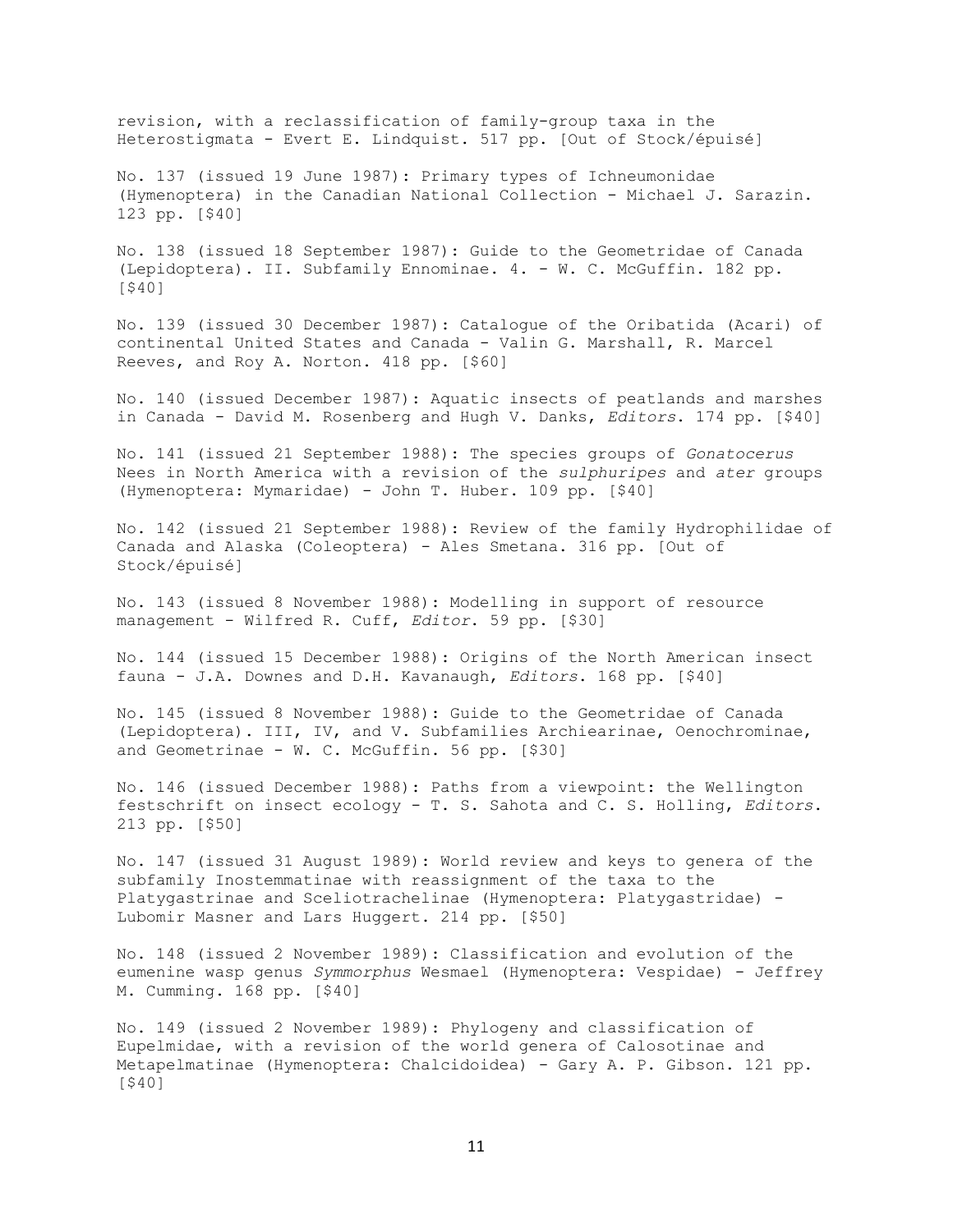No. 150 (issued 2 November 1989): A revision of the genus *Hoplandria* Kraatz of America north of Mexico (Coleoptera: Staphylinidae, Aleocharinae) - Francois Genier. 59 pp. [\$30]

No. 151 (issued 11 June 1990): Guide to the Geometridae of Canada (Lepidoptera). VI. Subfamily Larentiinae. 1. Revision of the genus *Eupithecia* - K. B. Bolte. 253 pp. [Out of Stock/épuisé]

No. 152 (issued 26 September 1990): The systematics and taxonomy of final-instar larvae of the family Aphidiidae (Hymenoptera) - Thelma Finlayson. 74 pp. [\$30]

No. 153 (issued 1 November 1990): Inundative release of the egg parasitoid, *Trichogramma minutum* (Hymenoptera: Trichogrammatidae), against forest insect pests such as the spruce budworm, *Choristoneura fumiferana* (Lepidoptera: Tortricidae): The Ontario Project 1982-1986 - S. M. Smith, J. R. Carrow, and J. E. Laing, *Editors*. 87 pp. [\$30]

No. 154 (issued 15 May 1991): Natural history, classification, reconstructed phylogeny, and geographic history of *Pytho* Latreille (Coleoptera: Heteromera: Pythidae) - Darren A. Pollock. 104 pp. [\$40]

No. 155 (issued 24 June 1991): Arthropods of springs, with particular reference to Canada - D. D. Williams and H. V. Danks, *Editors*. 217 pp. [\$50]

No. 156 (issued 30 September 1991): A revision of the genera *Mycetoporus* Mannerheim and *Ischnosoma* Stephens (Coleoptera: Staphylinidae: Tachyporinae) of North and Central America - J. M. Campbell. 169 pp. [\$40]

No. 157 (issued 22 November 1991): Classification, reconstructed phylogeny, and geographic history of the New World members of *Plateumaris* Thomson, 1859 (Coleoptera: Chrysomelidae: Donaciinae) - I. S. Askevold. 173 pp. [\$40]

No. 158 (issued 22 November 1991): The Lepidoptera of Bermuda: Their food plants, biogeography, and means of dispersal - D. C. Ferguson, D. J. Hilburn, and B. Wright. 105 pp. [\$40]

No. 159 (issued 22 November 1991): Symposium on the role of plant-derived substances for insect control - J. T. Arnason and B. J. R. Philogene, *Editors*. 47 pp. [\$30]

No. 160 (issued 31 December 1991): Systematics of Nearctic Scythrididae (Lepidoptera: Gelechioidea): Phylogeny and classification of supraspecific taxa, with a review of described species - J. F. Landry. 341 pp. [\$60]

No. 161 (issued 15 July 1992): A revision of the New World and Pacific *Phthitia* Enderlein (Diptera; Sphaeroceridae; Limosininae), including *Kimosina* Rohlacek, new synonym and *Aubertinla* Richards, new synonym - S. A. Marshall and I. P. Smith. 83 pp. [\$30]